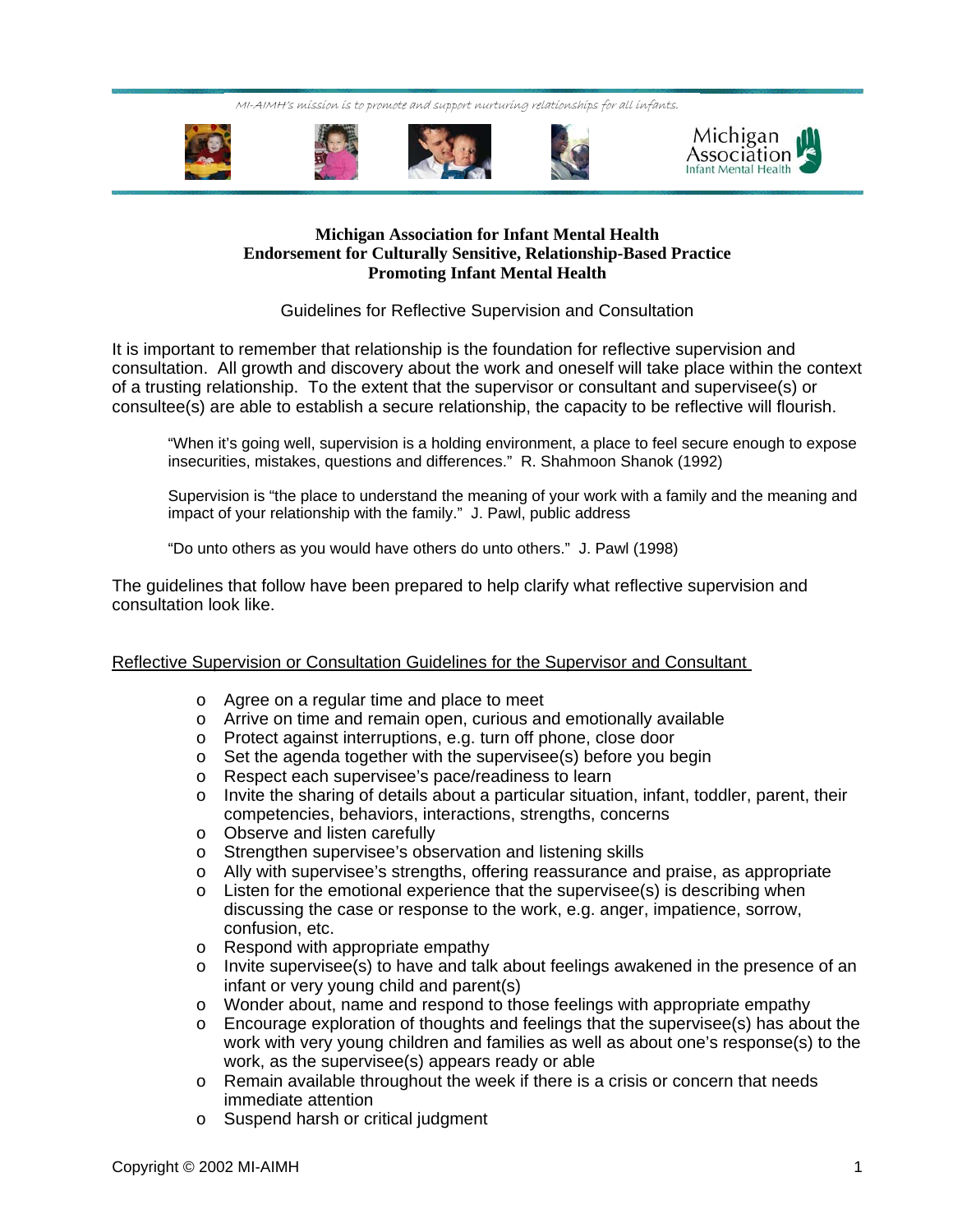- $\circ$  Agree with the supervisor or consultant on a regular time and place to meet
- o Arrive on time and remain open and emotionally available
- $\circ$  Come prepared to share the details of a particular situation, home visit, assessment, experience or dilemma
- o Ask questions that allow you to think more deeply about your work with very young children and families and also yourself
- o Be aware of the feelings that you have in response to your work and in the presence of an infant or very young child and parent(s)
- o When you are able, share those feelings with your supervisor/consultant
- o Explore the relationship of your feelings to the work you are doing
- o Allow your supervisor/consultant to support you
- o Remain curious
- o Suspend critical or harsh judgment of yourself and of others

Note to supervisors: Many supervisors of infant and family programs are required to provide administrative supervision, while reflective supervision is optional. As described in greater detail above, reflective supervision relates to professional and personal development within one's discipline when working with infants, very young children, their families and other professionals. Administrative supervision relates to the oversight of federal, state and agency regulations, program policies, rules and procedures. Although challenging, it is important to acknowledge these differences and encourage all supervisors to integrate the two sets of tasks, leading to best practice in the infant and family field. The overarching tenet is the understanding that both administrative and reflective supervision take place within the context of a relationship.

*Examples* of each kind of supervision appear below to clarify the differences:

| <b>ADMINISTRATIVE</b>                                                                                                                  | <b>REFLECTIVE</b>                                                                                                                                                                                                                                       |
|----------------------------------------------------------------------------------------------------------------------------------------|---------------------------------------------------------------------------------------------------------------------------------------------------------------------------------------------------------------------------------------------------------|
| To hire<br>To train/educate<br>To coordinate<br>To oversee paperwork<br>To explain rules & policies<br>To evaluate<br>To write reports | To agree to meet together regularly<br>To teach, guide, nurture, support<br>To ask questions that encourage details<br>about the infant, parent and relationship<br>To listen<br>To remain emotionally present<br>To allow time for personal reflection |
|                                                                                                                                        |                                                                                                                                                                                                                                                         |

In both instances, the supervisor is expected:

 To set limits that are clear, firm & fair To work collaboratively To interact and respond respectfully